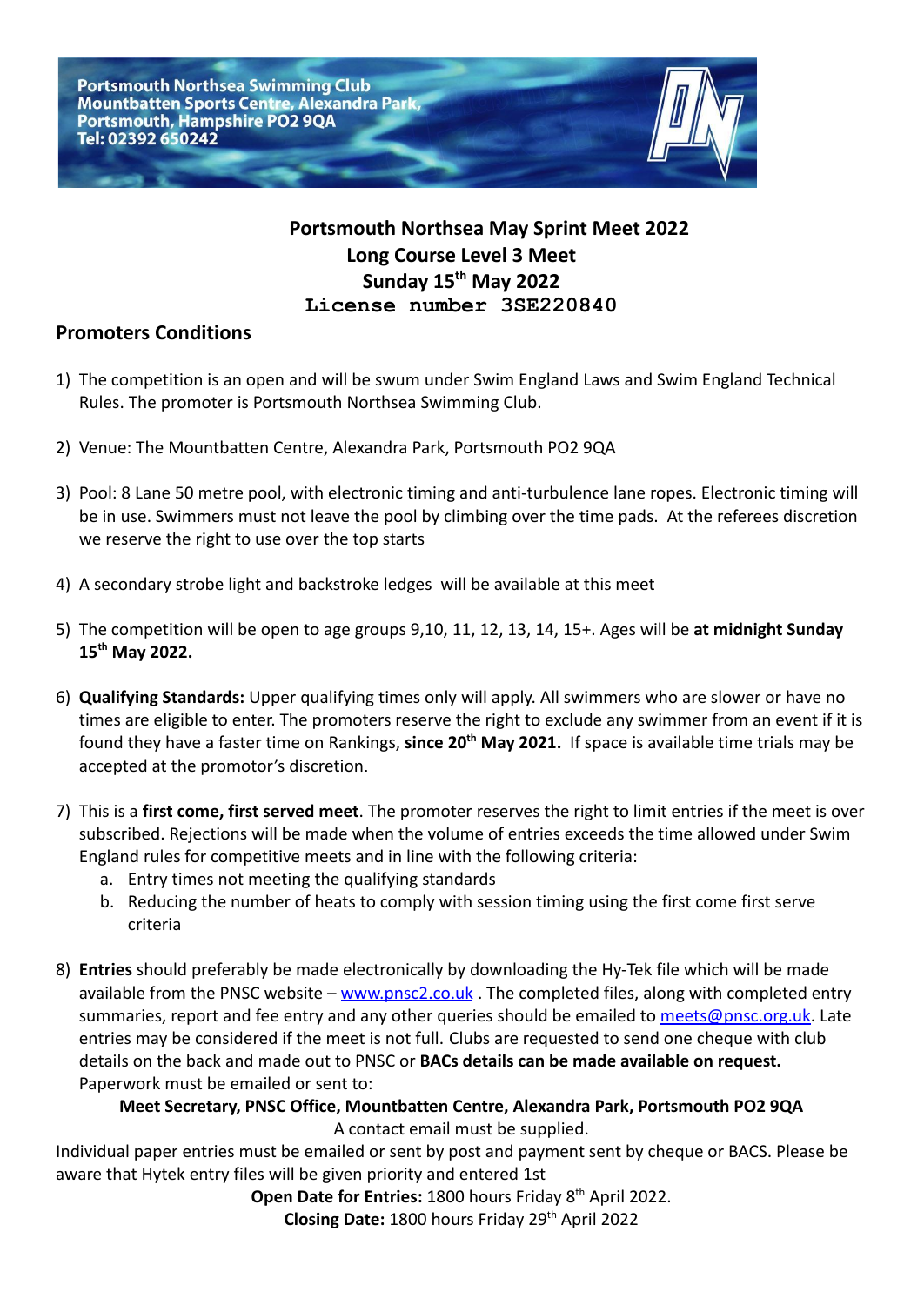- 9) **Entry Fee: The entry fee is £6.50 for all 50s, 100s & 200s.** All club paper entries will incur a £10 administration fee and Individual paper entries will be charged an administration fee of 50p per event.
- 10) **Data Protection:** Entries will be held on a computer solely for the purposes of this competition. Consent, as required by the General Data Protection Regulation (GDPR), to the holding of personal information on computer will be deemed to have been given by the submission of the entry. This data will be held at least 1 year. Data and results will be shared with the British swimming for rankings and the competitors own swimming clubs. Results will be posted at the pool & on the website.
- 11) Once accepted entries have been posted on the PNSC website, it will be the responsibility of the club/Individual representative to check entries, inform all swimmers of their entries and notify the meet secretary immediately of any errors. Once entry times have been accepted no changes will be made unless with agreement of the meet secretary.
- 12) This meet will operate without entry cards. Withdrawals can be made up until 1800 via email sent to [meets@pnsc.org.uk](mailto:meets@pnsc.org.uk) on Saturday 14<sup>th</sup> May 2022. After this time withdrawals must be made on the official withdrawal forms which can be found in the coaches' packs and technical office. Coaches *must* submit withdrawal forms for any swimmers not competing to the meet computer room 40 minutes before the start of each session. This notification will help to minimize heats with empty lanes. PNSC reserve the right to implement a fine of £5 per event if withdrawals are not reported. There will be no refund of entry fees to swimmers who withdraw from event, unless the withdrawal is for medical reasons and a doctor's note is supplied. Refunds will be made where a swimmer is rejected from the meet due to it being over-subscribed.
- 13) Competitors must report to the Competitor Stewards when they are called. Any competitor not reporting in time **may** be excluded.
- 14)Coach's packs are available for £20 for the day. They include a program, start sheets, lunch and refreshments. If a club has 10 or more swimmers entered, it is recommended that there is one pass per 10 swimmers.
- 15) Only swimmers and coaches with passes will be allowed on poolside. Poolside coaches need to be registered with Swim England (or equivalent national swimming organization) and hold a valid DBS check. If parents of swimmers attending the meet as individuals (not with a club) wish to be poolside they must pay for a coach's pass of £20 for the day. They must also have a valid Swim England membership number and valid DBS.
- 16) Chaperone passes are available if swimmers require assistance in the changing rooms and will allow access to the spectator area. The cost is £7 per day and the chaperone has to have Swim England membership (or equivalent national swimming organization) & valid DBS. If a swimmer requires additional assistance on poolside please contact the meet organizers in advance
- 17) Awards will be made to the top 3 in each event on a heat declared basis. Medals can be collected from the medal table. Heat results will not be announced but results of each event and details of winners will be posted around the pool and on meet mobile as soon as they are available.
- 18) All meet participants must observe the safety precautions in operation at the Mountbatten Centre and must have footwear when leaving the poolside. Swimmers must be fully clothed on the balcony. Due to limited spectator seating we kindly request that seats are used for spectators only.